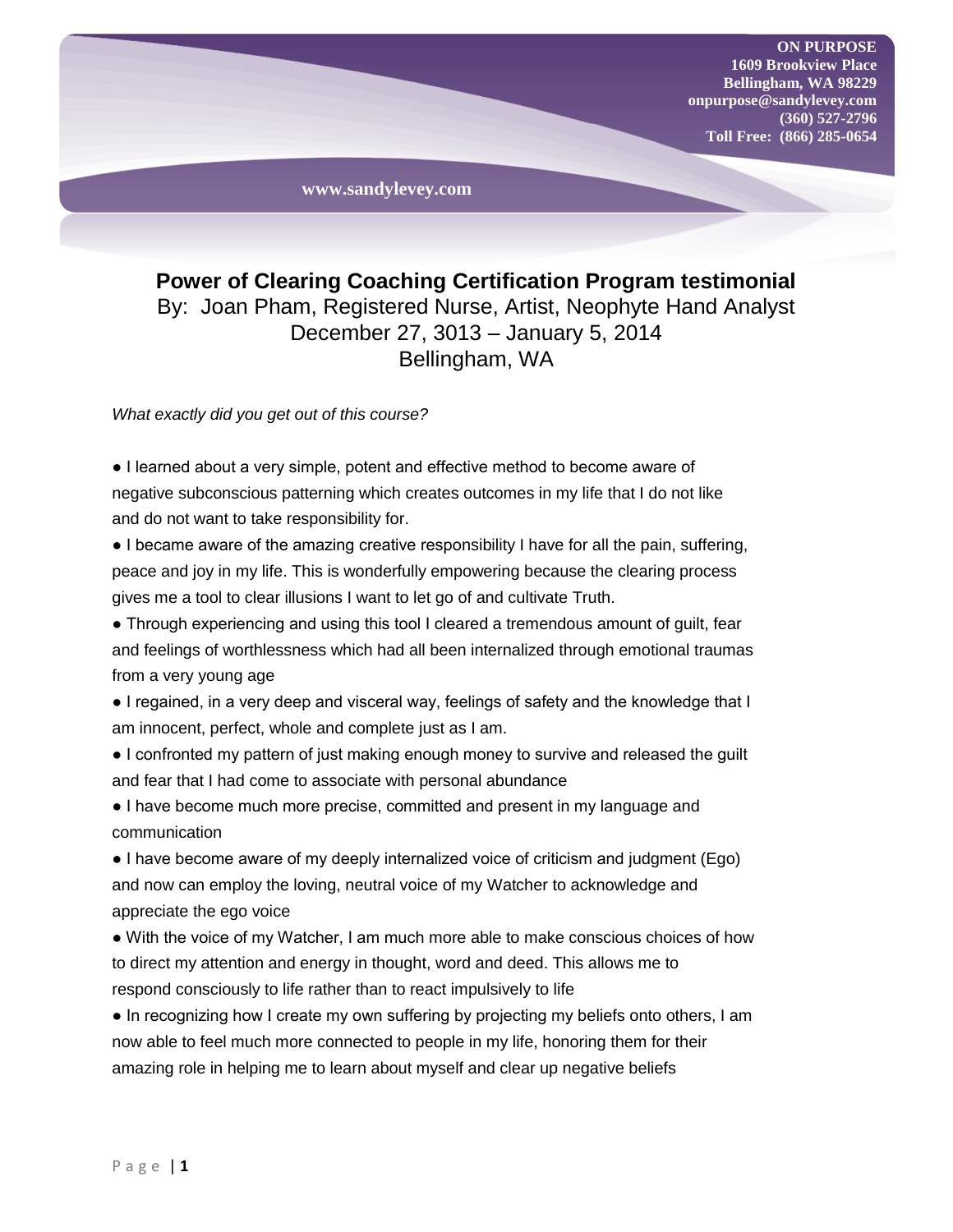● I gained a deep appreciation for the healing power of presence, eye contact and listening deeply. I feel confident in offering it to others both in everyday interactions and in holding space as a Clearing Coach

● I deepened my appreciation for the body. Though it is also from the world of illusion, the body is an amazing conduit of feelings which help me to discern in each moment Big 'T' from little 't'(feelings of lightness and expansion vs feelings of darkness and contraction)

● I learned that I am limitless and abundant. Specifically, it is possible for me to make a joyful living doing something that is creative and healing (being an artist/hand analyst/coach). I released the belief that to be loved, accepted and respected by my parents, I would have to struggle to earn money doing work I do not care for.

● I have learned to be much more loving, kind and gentle with myself knowing that the work of life is to love imperfection by living little 't' and Big 'T' in the most transparent awareness (to myself and others) as possible

● I now have a concise, clear language to articulate and navigate my reality. For example: The Truth is that I am an expression of love, one and the same as every person in my life. Any upsets I encounter in my life are rich learning opportunities to clear false beliefs that keep me separate and suffering instead of my natural state which is to be in communion and at peace.

## *How will you use what you learned from the course to change your life?*

● I have learned that the Universe and all of life conspires to help us humans return to our natural, beautiful, unique and perfect way of being. This knowledge will help ground me when I notice that I am acting out of fear rather than love - always I want to be motivated by love

● I have learned the value of clarity and specificity and will use the most clear, specific language I have in speaking. This can be specifically applied to being very specific about what I want / truly desire in my heart and visioning it clearly.

● I have learned that the essence of communication is intention. This will change my life by my mindful intention to be heard and seen in the full expression of who I am

● I have started a personal practice of reading the ACIM lessons every morning to gently train my mind to return to big 'T'

● I am now aware that hurts and upsets in life are opportunities to clear false beliefs. Instead of getting lost in the suffering of my upsets, I now can acknowledge them and clear them as they come up.